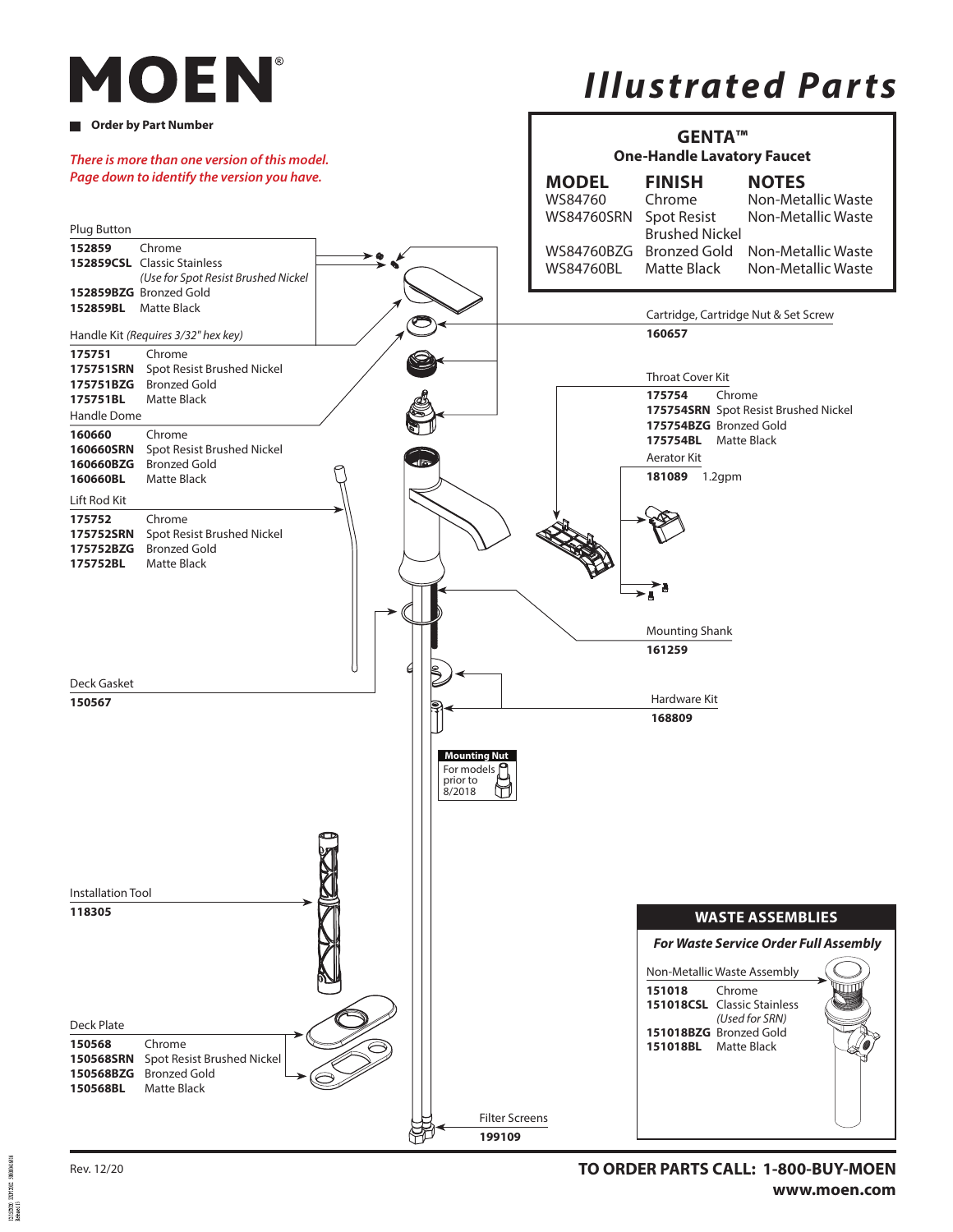

## *Illustrated Parts*



30000016815 EXPIDE

Rev. 6/19